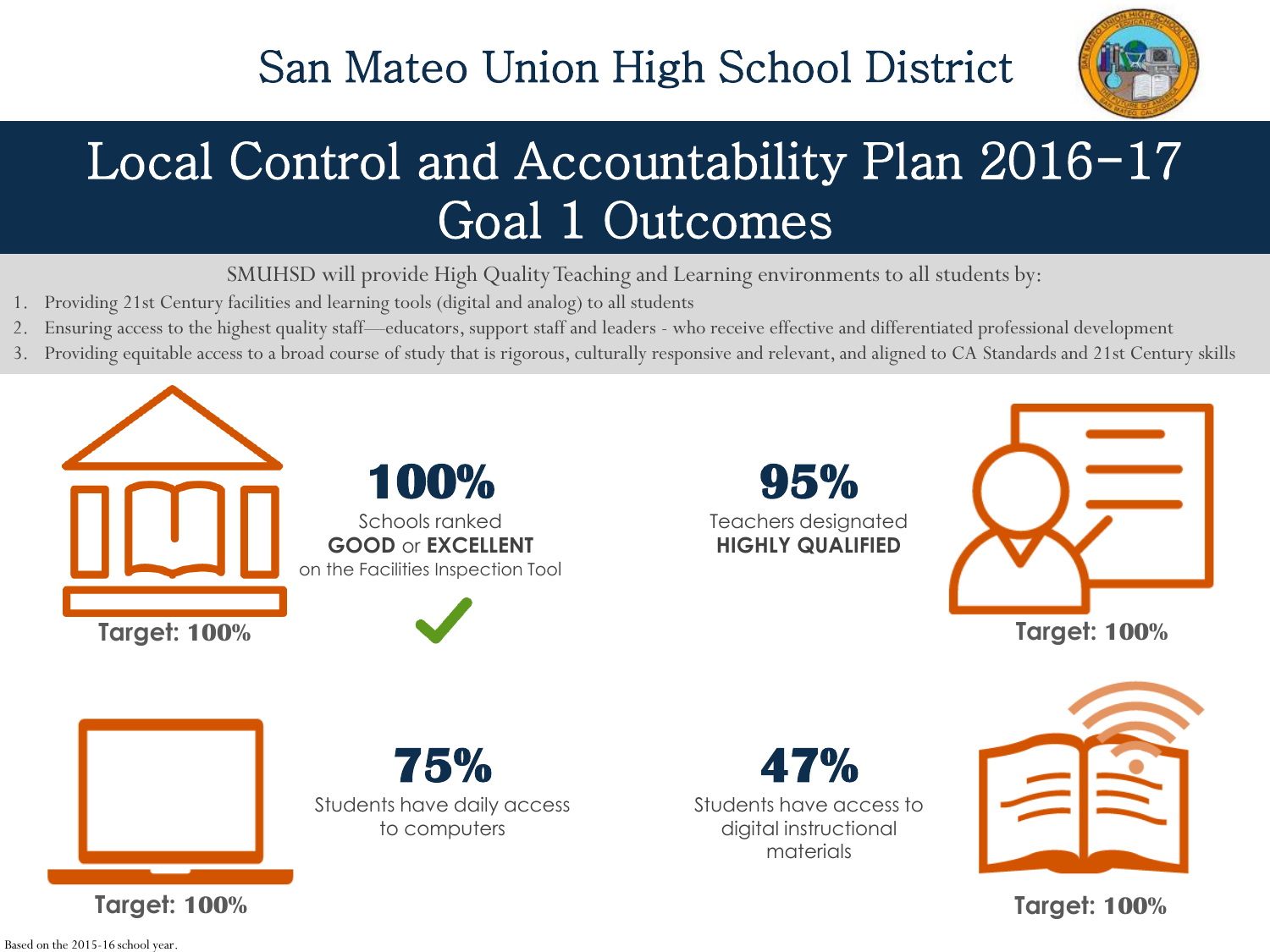

## Local Control and Accountability Plan 2016-17 Goal 1 Outcomes – Equity Report

Increase AP/IB Enrollment

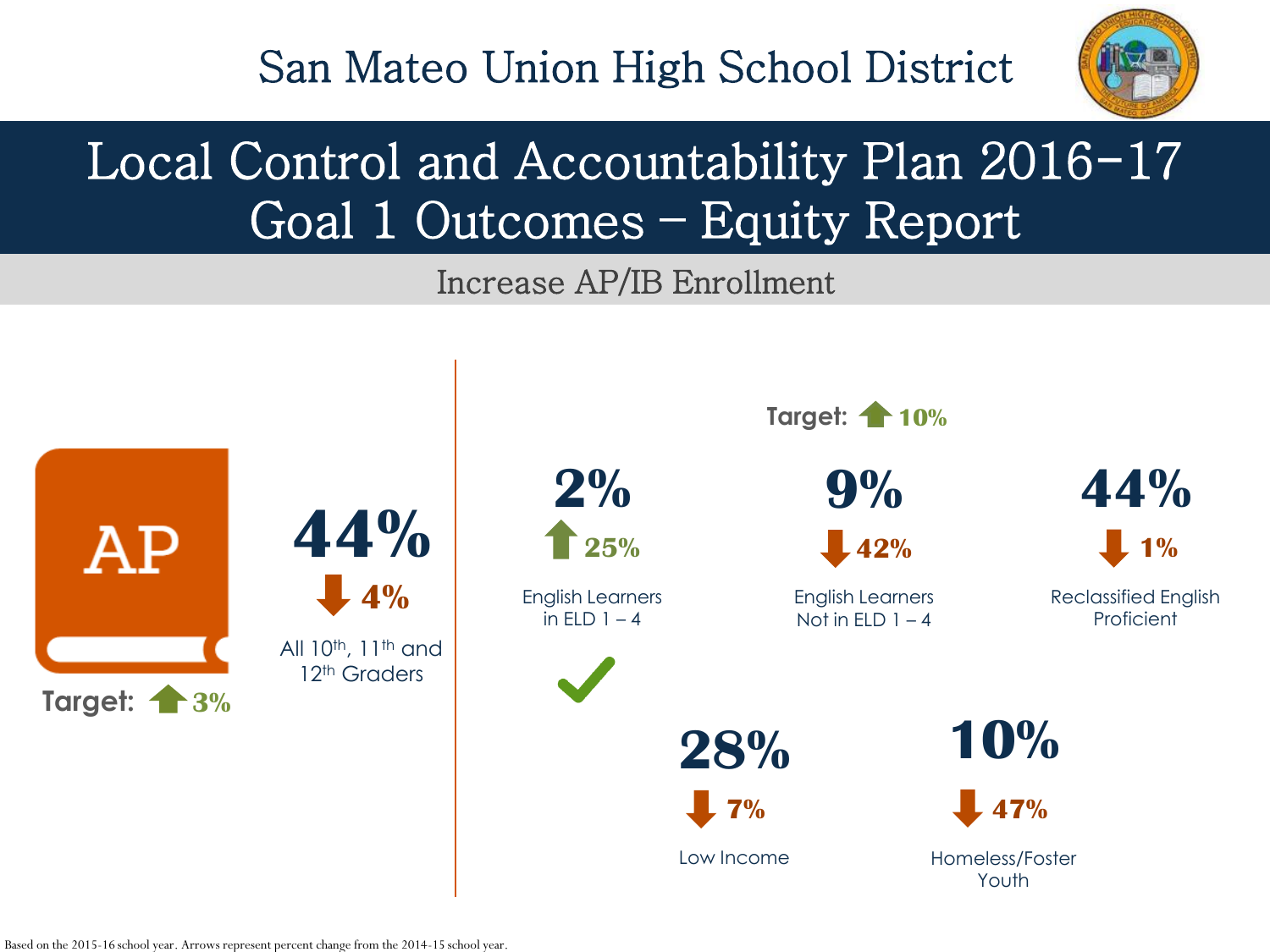

## Local Control and Accountability Plan 2016-17 Goal 1 Outcomes

#### Increase 2-Year CTE Enrollment\*

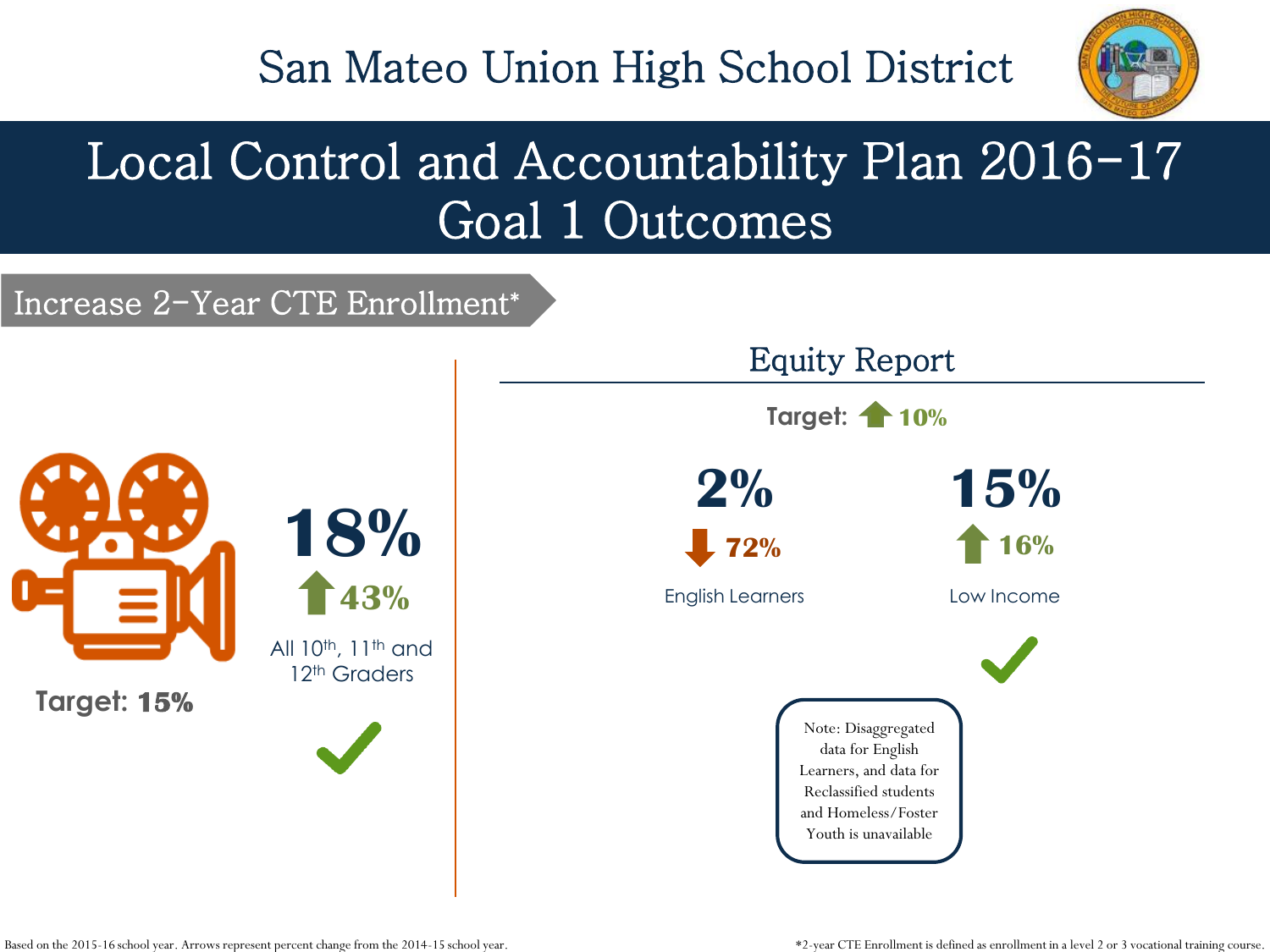

## Local Control and Accountability Plan 2016-17 Goal 1 Outcomes





Based on the 2015-16 school year. Arrows represent percent change from the 2014-15 school year.